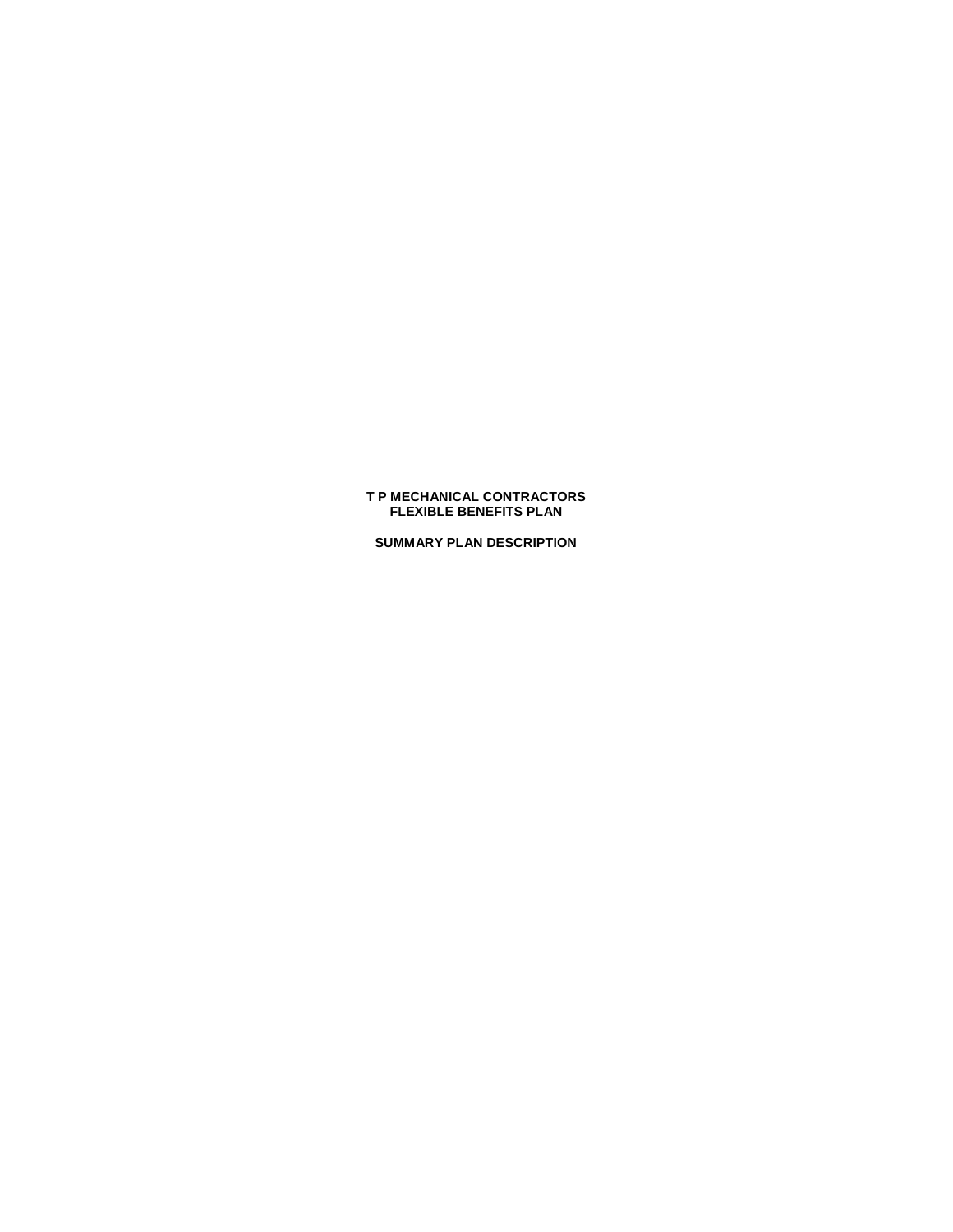# **TABLE OF CONTENTS**

# $\mathbf{I}$ **ELIGIBILITY**

| 1. |  |
|----|--|
| 2. |  |
| 3. |  |
| 4. |  |
|    |  |

# $\mathbf{H}^{\top}$ **OPERATION**

| . . | does this Plan/<br>operate <sup>®</sup><br>⊣∩w |  |
|-----|------------------------------------------------|--|
|     |                                                |  |

# III<br>CONTRIBUTIONS

| 1. |  |
|----|--|
| 2. |  |
| 3. |  |
| 4. |  |
| 5. |  |
| 6. |  |

#### ${\sf IV}$ **BENEFITS**

| 1. |  |
|----|--|
| 2. |  |
| 3. |  |
| 4. |  |
|    |  |

# $\mathbf V$ **BENEFIT PAYMENTS**

| 1. |  |
|----|--|
| 2. |  |
| 3. |  |
| 4. |  |
| 5. |  |
| 6. |  |

# $VI$ HIGHLY COMPENSATED AND KEY EMPLOYEES

# VII

# **PLAN ACCOUNTING**

 $1.$ 

# VIII

# **GENERAL INFORMATION ABOUT OUR PLAN**

| س∩ا (∟<br>≅ informatior.<br>ʻidi<br>Jenerar |
|---------------------------------------------|
|                                             |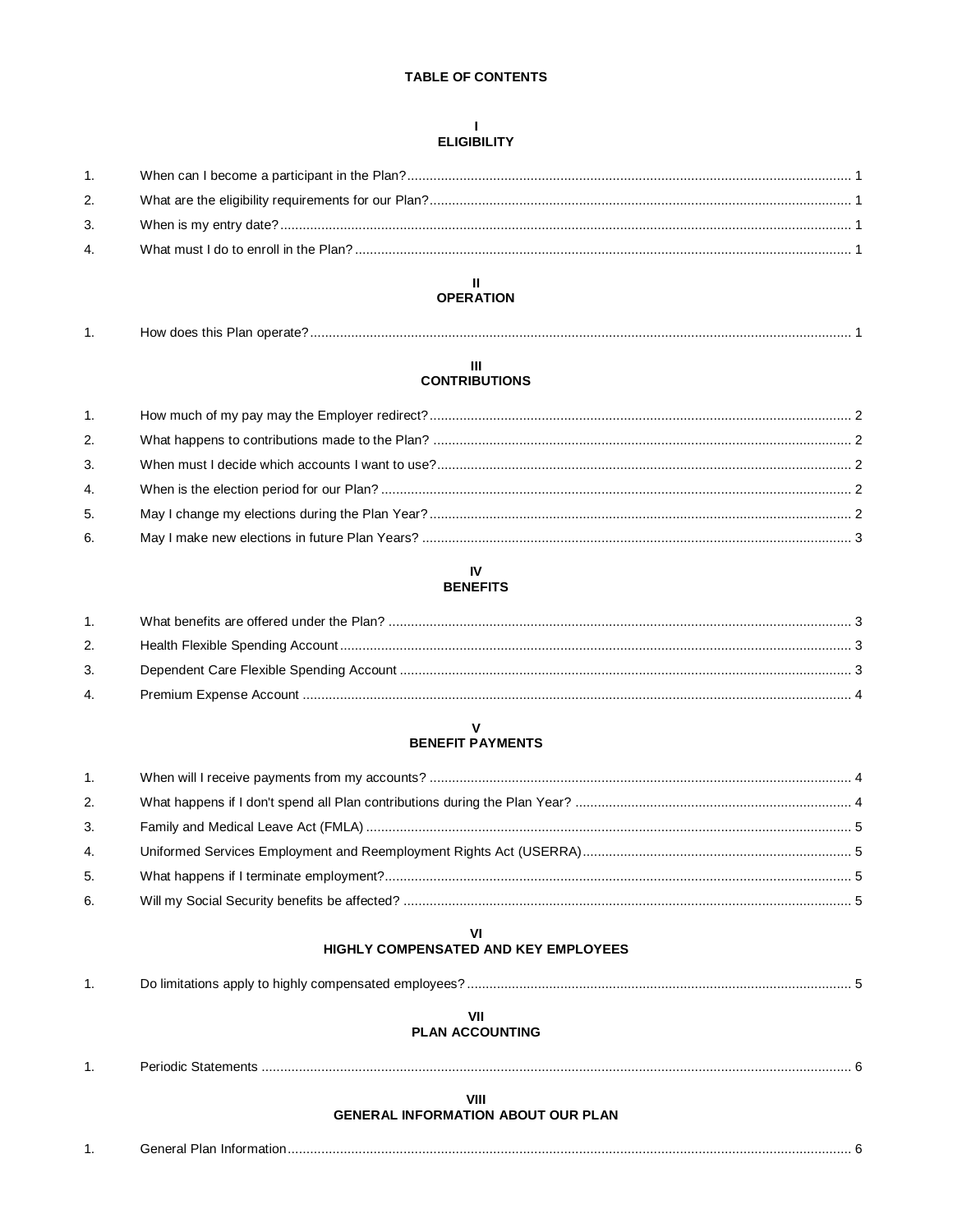# **IX ADDITIONAL PLAN INFORMATION**

# **X CONTINUATION COVERAGE RIGHTS UNDER COBRA**

| 1.  |                                                                                                                  |  |
|-----|------------------------------------------------------------------------------------------------------------------|--|
| 2.  |                                                                                                                  |  |
| 3.  |                                                                                                                  |  |
| 4.  |                                                                                                                  |  |
| 5.  |                                                                                                                  |  |
| 6.  |                                                                                                                  |  |
| 7.  | Is a covered Employee or Qualified Beneficiary responsible for informing the Plan Administrator of the           |  |
| 8.  | Is a waiver before the end of the election period effective to end a Qualified Beneficiary's election rights? 11 |  |
| 9.  | Is COBRA coverage available if a Qualified Beneficiary has other group health plan coverage or Medicare? 12      |  |
| 10. |                                                                                                                  |  |
| 11. |                                                                                                                  |  |
| 12. |                                                                                                                  |  |
| 13. |                                                                                                                  |  |
| 14. |                                                                                                                  |  |
| 15. | Must the Plan allow payment for COBRA continuation coverage to be made in monthly installments? 13               |  |
| 16. |                                                                                                                  |  |
| 17. | Must a Qualified Beneficiary be given the right to enroll in a conversion health plan at the end of the maximum  |  |
| 18. |                                                                                                                  |  |

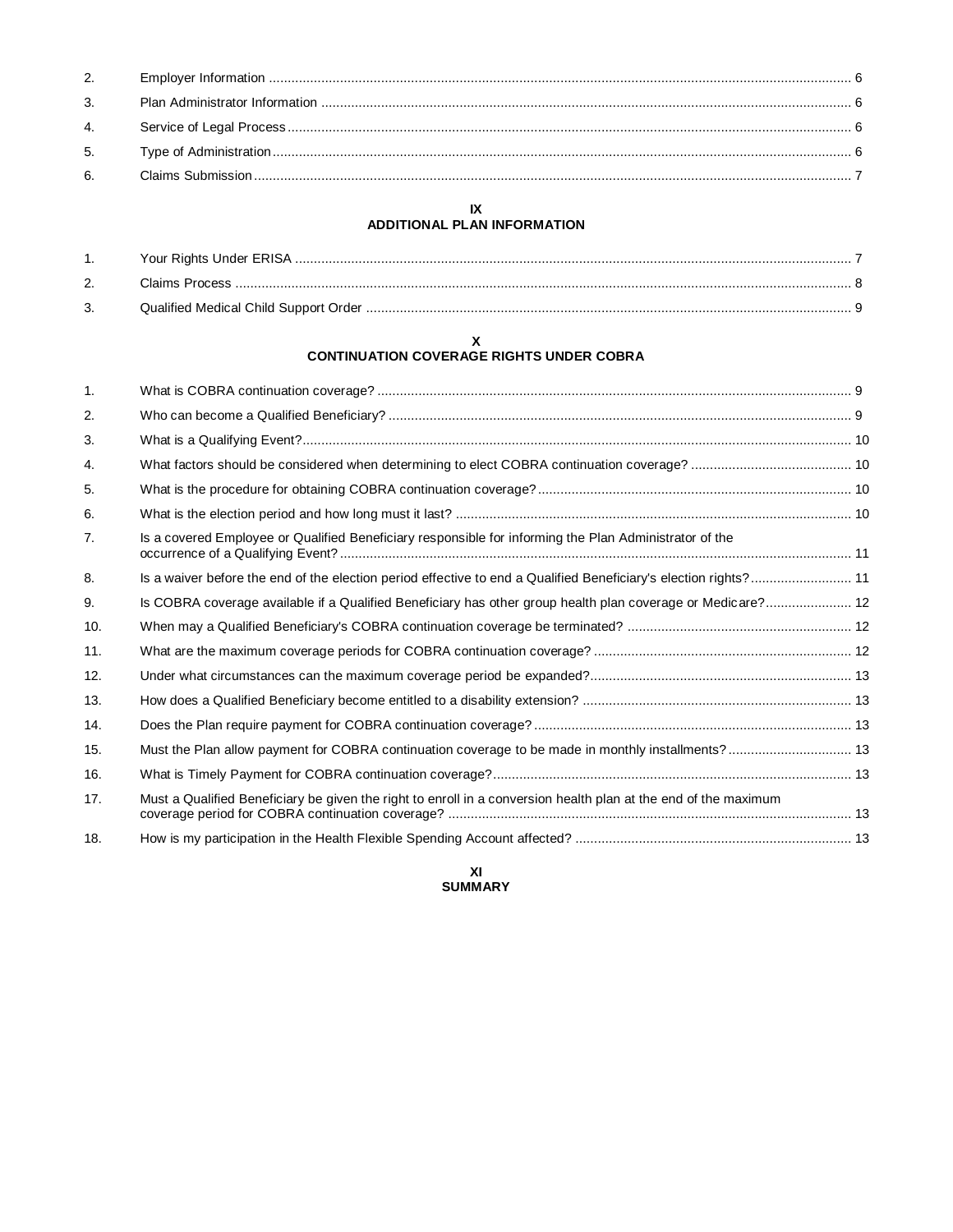## **T P MECHANICAL CONTRACTORS FLEXIBLE BENEFITS PLAN**

#### **INTRODUCTION**

We have amended the "Flexible Benefits Plan" that we previously established for you and other eligible employees. Under this Plan, you will be able to choose among certain benefits that we make available. The benefits that you may choose are outlined in this Summary Plan Description. We will also tell you about other important information concerning the amended Plan, such as the rules you must satisfy before you can join and the laws that protect your rights.

One of the most important features of our Plan is that the benefits being offered are generally ones that you are already paying for, but normally with money that has first been subject to income and Social Security taxes. Under our Plan, these same expenses will be paid for with a portion of your pay before Federal income or Social Security taxes are withheld. This means that you will pay less tax and have more money to spend and save.

Read this Summary Plan Description carefully so that you understand the provisions of our amended Plan and the benefits you will receive. This SPD describes the Plan's benefits and obligations as contained in the legal Plan document, which governs the operation of the Plan. The Plan document is written in much more technical and precise language. If the non-technical language in this SPD and the technical, legal language of the Plan document conflict, the Plan document always governs. Also, if there is a conflict between an insurance contract and either the Plan document or this Summary Plan Description, the insurance contract will control. If you wish to receive a copy of the legal Plan document, please contact the Administrator.

This SPD describes the current provisions of the Plan which are designed to comply with applicable legal requirements. The Plan is subject to federal laws, such as the Internal Revenue Code and other federal and state laws which may affect your rights. The provisions of the Plan are subject to revision due to a change in laws or due to pronouncements by the Internal Revenue Service (IRS) or other federal agencies. We may also amend or terminate this Plan. If the provisions of the Plan that are described in this SPD change, we will notify you.

We have attempted to answer most of the questions you may have regarding your benefits in the Plan. If this SPD does not answer all of your questions, please contact the Administrator (or other plan representative). The name and address of the Administrator can be found in the Article of this SPD entitled "General Information About the Plan."

#### **I ELIGIBILITY**

#### **1. When can I become a participant in the Plan?**

Before you become a Plan member (referred to in this Summary Plan Description as a "Participant"), there are certain rules which you must satisfy. First, you must meet the eligibility requirements and be an active employee. After that, the next step is to actually join the Plan on the "entry date" that we have established for all employees. The "entry date" is defined in Question 3 below. You will also be required to complete certain application forms before you can enroll in the Plan.

#### **2. What are the eligibility requirements for our Plan?**

You will be eligible to join the Plan once you have satisfied the conditions for coverage under our group medical plan. Of course, if you were already a participant before this amendment, you will remain a participant.

#### **3. When is my entry date?**

You can join the Plan on the day you meet the eligibility requirements.

## **4. What must I do to enroll in the Plan?**

Before you can join the Plan, you must complete an application to participate in the Plan. The application includes your personal choices for each of the benefits which are being offered under the Plan. You must also authorize us to set some of your earnings aside in order to pay for the benefits you have elected.

#### **II OPERATION**

## **1. How does this Plan operate?**

Before the start of each Plan Year, you will be able to elect to have some of your upcoming pay contributed to the Plan. Thes e amounts will be used to pay for the benefits you have chosen. The portion of your pay that is paid to the Plan is not subject to Federal income or Social Security taxes. In other words, this allows you to use tax-free dollars to pay for certain kinds of benefits and expenses which you normally pay for with out-of-pocket, taxable dollars. However, if you receive a reimbursement for an expense under the Plan, you cannot claim a Federal income tax credit or deduction on your return. (See the Article entitled "General Information About Our Plan" for the definition of "Plan Year.")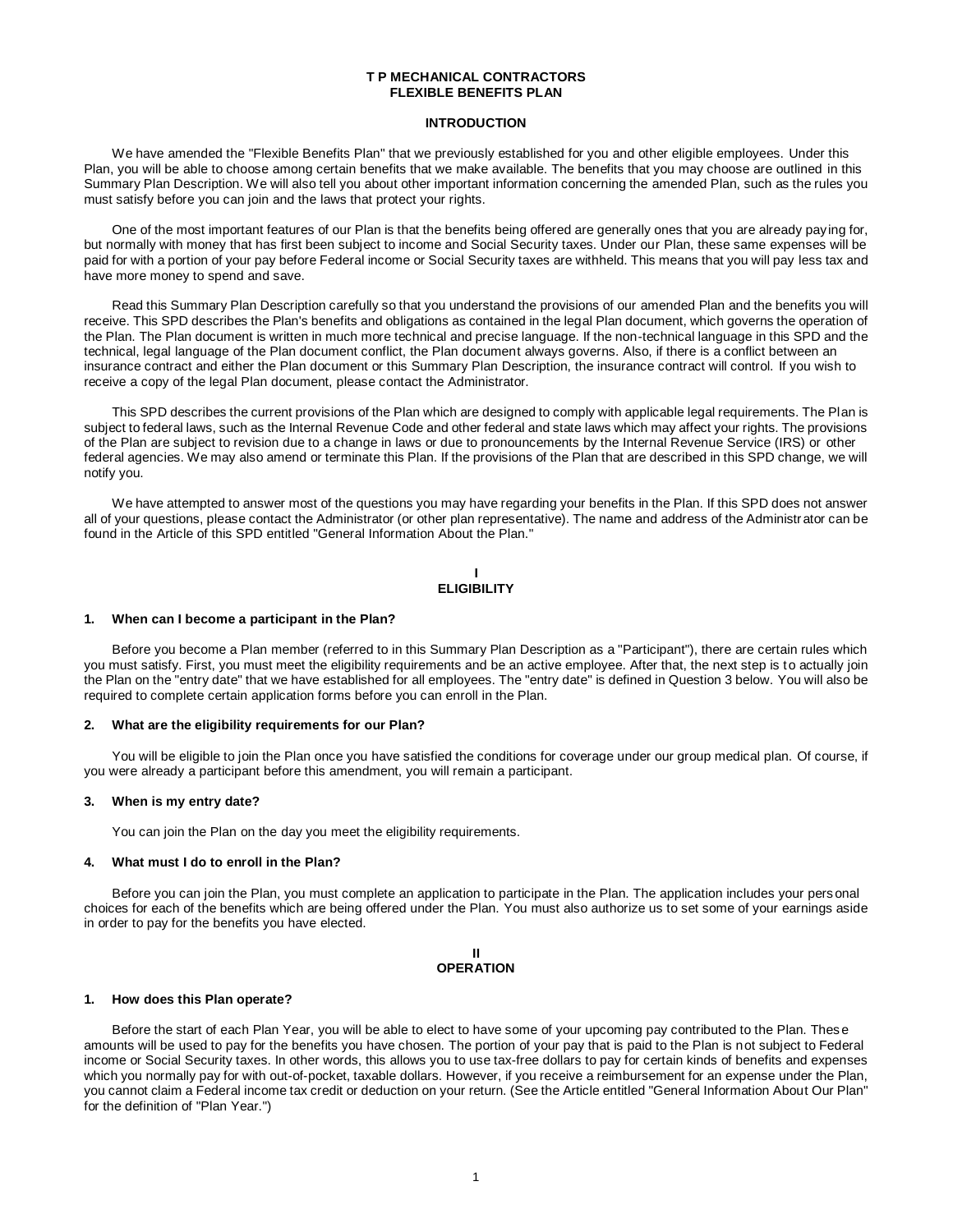# **III CONTRIBUTIONS**

## **1. How much of my pay may the Employer redirect?**

Each year, you may elect to have us contribute on your behalf enough of your compensation to pay for the benefits that you elect under the Plan. These amounts will be deducted from your pay over the course of the year.

#### **2. What happens to contributions made to the Plan?**

Before each Plan Year begins, you will select the benefits you want and how much of the contributions should go toward each benefit. It is very important that you make these choices carefully based on what you expect to spend on each covered benefit or expense during the Plan Year. Later, they will be used to pay for the expenses as they arise during the Plan Year.

## **3. When must I decide which accounts I want to use?**

You are required by Federal law to decide before the Plan Year begins, during the election period (defined below). You must decide two things. First, which benefits you want and, second, how much should go toward each benefit.

#### **4. When is the election period for our Plan?**

You will make your initial election on or before your entry date. (You should review Section I on Eligibility to better understand the eligibility requirements and entry date.) Then, for each following Plan Year, the election period is established by the Administrator and applied uniformly to all Participants. It will normally be a period of time prior to the beginning of each Plan Year. The Administrator will inform you each year about the election period. (See the Article entitled "General Information About Our Plan" for the definition of Plan Year.)

# **5. May I change my elections during the Plan Year?**

Generally, you cannot change the elections you have made after the beginning of the Plan Year. However, there are certain limited situations when you can change your elections. You are permitted to change elections if you have a "change in status" and you make an election change that is consistent with the change in status. Currently, Federal law considers the following events to be a change in status:

- -- Marriage, divorce, death of a spouse, legal separation or annulment;
- -- Change in the number of dependents, including birth, adoption, placement for adoption, or death of a dependent;

-- Any of the following events for you, your spouse or dependent: termination or commencement of employment, a strike or lockout, commencement or return from an unpaid leave of absence, a change in worksite, or any other change in employment status that affects eligibility for benefits;

-- One of your dependents satisfies or ceases to satisfy the requirements for coverage due to change in age, student status, or any similar circumstance; and

-- A change in the place of residence of you, your spouse or dependent that would lead to a change in status, such as moving out of a coverage area for insurance.

In addition, if you are participating in the Dependent Care Flexible Spending Account, then there is a change in status if your dependent no longer meets the qualifications to be eligible for dependent care.

There are detailed rules on when a change in election is deemed to be consistent with a change in status. In addition, there are laws that give you rights to change health coverage for you, your spouse, or your dependents. If you change coverage due to rights you have under the law, then you can make a corresponding change in your elections under the Plan. If any of these conditions apply to you, you should contact the Administrator.

If the cost of a benefit provided under the Plan increases or decreases during a Plan Year, then we will automatically increase or decrease, as the case may be, your salary redirection election. If the cost increases significantly, you will be permitted to either make corresponding changes in your payments or revoke your election and obtain coverage under another benefit package option with similar coverage, or revoke your election entirely.

If the coverage under a Benefit is significantly curtailed or ceases during a Plan Year, then you may revoke your elections and elect to receive on a prospective basis coverage under another plan with similar coverage. In addition, if we add a new coverage option or eliminate an existing option, you may elect the newly-added option (or elect another option if an option has been eliminated) and make corresponding election changes to other options providing similar coverage. If you are not a Participant, you may elect to join the Plan. There are also certain situations when you may be able to change your elections on account of a change under the plan of your spouse's, former spouse's or dependent's employer.

These rules on change due to cost or coverage do not apply to the Health Flexible Spending Account, and you may not change your election to the Health Flexible Spending Account if you make a change due to cost or coverage for insurance.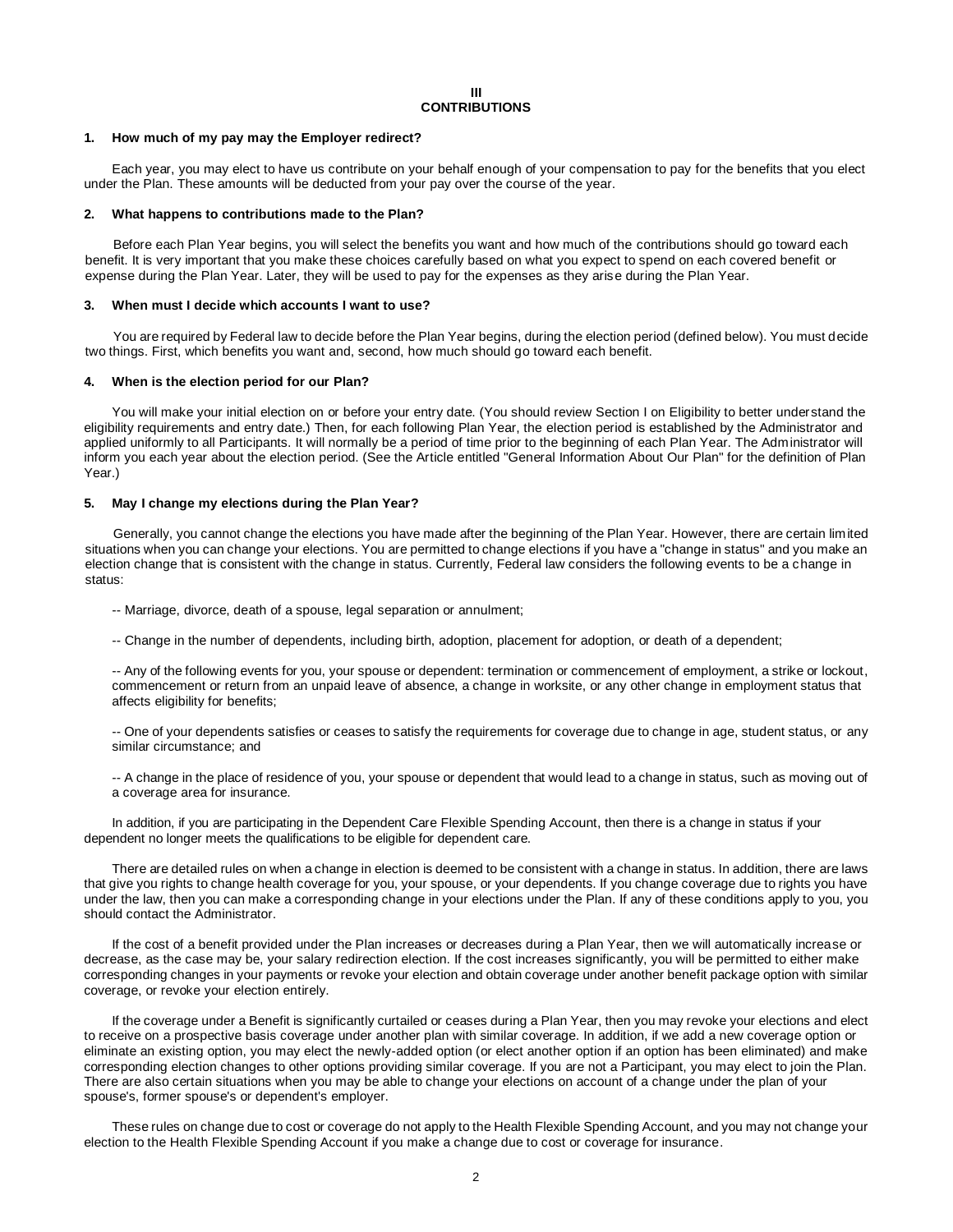You may not change your election under the Dependent Care Flexible Spending Account if the cost change is imposed by a dependent care provider who is your relative.

#### **6. May I make new elections in future Plan Years?**

Yes, you may. For each new Plan Year, you may change the elections that you previously made. You may also choose not to participate in the Plan for the upcoming Plan Year. If you do not make new elections during the election period before a new Plan Year begins, we will consider that to mean you have elected not to participate for the upcoming Plan Year.

# **IV BENEFITS**

#### **1. What benefits are offered under the Plan?**

Under our Plan, you can pay for the following benefits or expenses during the year:

#### **2. Health Flexible Spending Account**

The Health Flexible Spending Account enables you to pay for expenses allowed under Sections 105 and 213(d) of the Internal Revenue Code which are not covered by our insured medical plan or privately held insurance policies and save taxes at the same time. The Health Flexible Spending Account allows you to be reimbursed by the Employer for expenses incurred by you and your dependents.

Drug costs, including insulin, may be reimbursed.

You may be reimbursed for "over the counter" drugs only if those drugs are prescribed for you. You may not, however, be reimbursed for the cost of other health care coverage maintained outside of the Plan, or for long-term care expenses. A list of covered expenses is available from the Administrator.

The most that you can contribute to your Health Flexible Spending Account each Plan Year is \$2500.00. In order to be reimbursed for a health care expense, you must submit to the Administrator an itemized bill from the service provider. We will also provide you with a debit or credit card to use to pay for medical expenses. The Administrator will provide you with further details. Amounts reimbursed from the Plan may not be claimed as a deduction on your personal income tax return. Reimbursement from the fund shall be paid at least once a month. Expenses under this Plan are treated as being "incurred" when you are provided with the care that gives rise to the expenses, not when you are formally billed or charged, or you pay for the medical care.

You may be reimbursed for expenses for any child until the end of the calendar year in which the child reaches age 26. A child is a natural child, stepchild, foster child, adopted child, or a child placed with you for adoption. If a child gains or regains eligibility due to these new rules, that qualifies as a change in status to change coverage.

Newborns' and Mothers' Health Protection Act: Group health plans generally may not, under Federal law, restrict benefits for any hospital length of stay in connection with childbirth for the mother or newborn child to less than 48 hours following a vaginal delivery, or less than 96 hours following a cesarean section. However, Federal law generally does not prohibit the mother's or newborn's attending provider, after consulting with the mother, from discharging the mother or her newborn earlier than 48 hours (or 96 hours as applicable). In any case, plans and issuers may not, under Federal law, require that a provider obtain authorization from the plan or the issuer for prescribing a length of stay not in excess of 48 hours (or 96 hours).

Women's Health and Cancer Rights Act: This plan, as required by the Women's Health and Cancer Rights Act of 1998, will reimburse up to plan limits for benefits for mastectomy-related services including reconstruction and surgery to achieve symmetry between the breasts, prostheses, and complications resulting from a mastectomy (including lymphedema). Contact your Plan Administrator for more information.

#### **3. Dependent Care Flexible Spending Account**

The Dependent Care Flexible Spending Account enables you to pay for out-of-pocket, work-related dependent day-care cost with pre-tax dollars. If you are married, you can use the account if you and your spouse both work or, in some situations, if your spouse goes to school full-time. Single employees can also use the account.

An eligible dependent is someone for whom you can claim expenses on Federal Income Tax Form 2441 "Credit for Child and Dependent Care Expenses." Children must be under age 13. Other dependents must be physically or mentally unable to care for themselves. Dependent Care arrangements which qualify include:

(a) A Dependent (Day) Care Center, provided that if care is provided by the facility for more than six individuals, the facility complies with applicable state and local laws;

(b) An Educational Institution for pre-school children. For older children, only expenses for non-school care are eligible; and

(c) An "Individual" who provides care inside or outside your home: The "Individual" may not be a child of yours under age 19 or anyone you claim as a dependent for Federal tax purposes.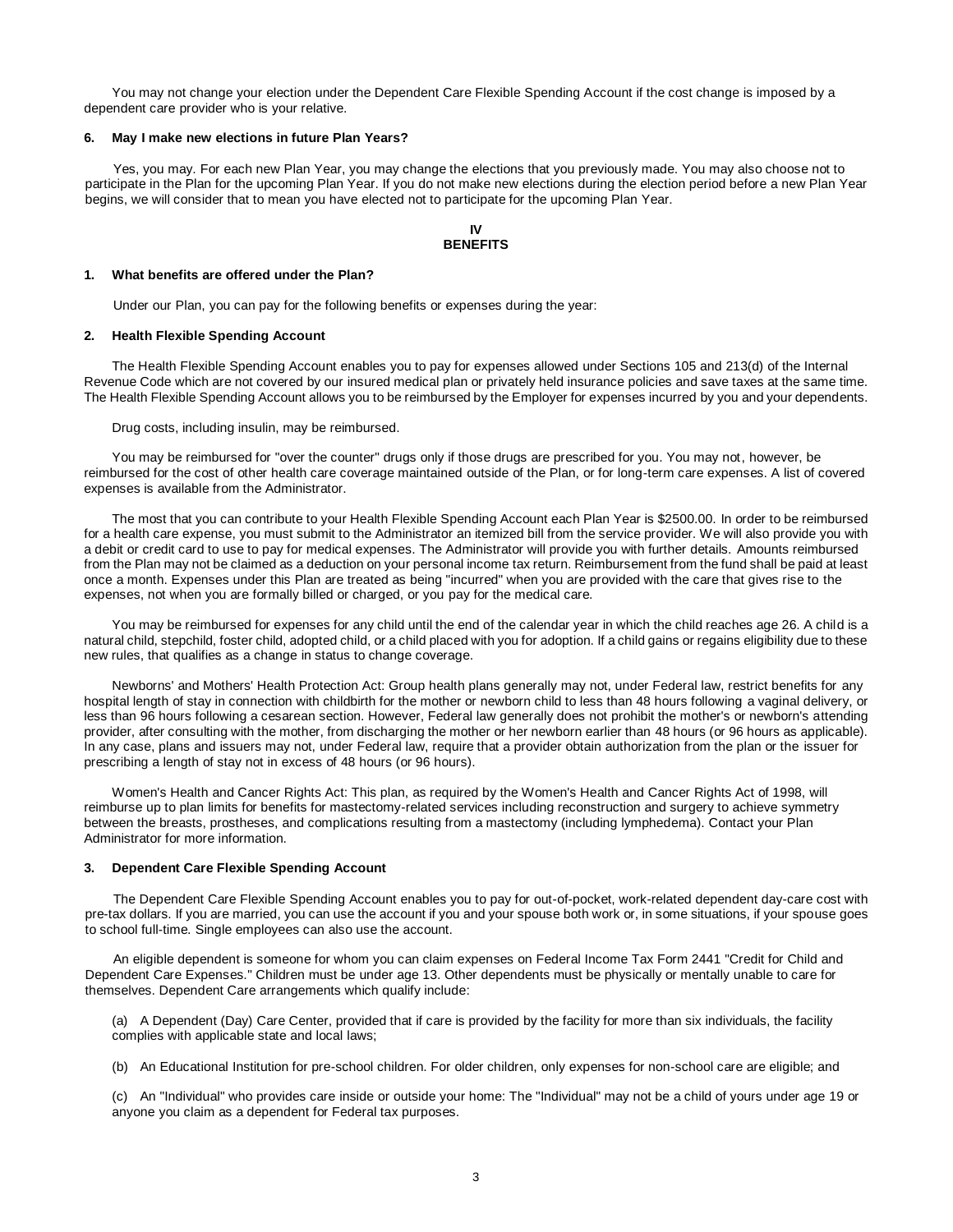You should make sure that the dependent care expenses you are currently paying for qualify under our Plan. We will also provide you with a debit or credit card to use to pay for dependent care expenses. The Administrator will provide you with further details.

The law places limits on the amount of money that can be paid to you in a calendar year from your Dependent Care Flexible Spending Account. Generally, your reimbursements may not exceed the lesser of: (a) \$5,000 (if you are married filing a joint return or you are head of a household) or \$2,500 (if you are married filing separate returns); (b) your taxable compensation; (c) your spouse's actual or deemed earned income (a spouse who is a full time student or incapable of caring for himself/herself has a monthly earned income of \$250 for one dependent or \$500 for two or more dependents).

Also, in order to have the reimbursements made to you from this account be excludable from your income, you must provide a statement from the service provider including the name, address, and in most cases, the taxpayer identification number of the service provider on your tax form for the year, as well as the amount of such expense as proof that the expense has been incurred. In addition, Federal tax laws permit a tax credit for certain dependent care expenses you may be paying for even if you are not a Participant in this Plan. You may save more money if you take advantage of this tax credit rather than using the Dependent Care Flexible Spending Account under our Plan. Ask your tax adviser which is better for you.

#### **4. Premium Expense Account**

A Premium Expense Account allows you to use tax-free dollars to pay for certain premium expenses under various insurance programs that we offer you. These premium expenses include:

-- Health care premiums under our insured group medical plan.

-- Health care premiums under privately held insurance policies. Coverage purchased on state or federal insurance exchanges does not qualify.

- -- Dental insurance premiums.
- -- Vision insurance premiums.
- -- Other insurance coverage that we may provide.

Under our Plan, we will establish sub-accounts for you for each different type of insurance coverage that is available. Also, certain limits on the amount of coverage may apply.

The Administrator may terminate or modify Plan benefits at any time, subject to the provisions of any insurance contracts providing benefits described above. We will not be liable to you if an insurance company fails to provide any of the benefits described above. Also, your insurance will end when you leave employment, are no longer eligible under the terms of any insurance policies, or when insurance terminates.

Any benefits to be provided by insurance will be provided only after (1) you have provided the Administrator the necessary information to apply for insurance, and (2) the insurance is in effect for you.

"Privately held insurance policies" do not include coverage obtained through a spouse's employment. Cost of these policies will only be reimbursed on adequate proof of coverage.

If you cover your children up to age 26 under your insurance, you can pay for that coverage through the Plan.

#### **V BENEFIT PAYMENTS**

#### **1. When will I receive payments from my accounts?**

During the course of the Plan Year, you may submit requests for reimbursement of expenses you have incurred. Expenses are considered "incurred" when the service is performed, not necessarily when it is paid for. The Administrator will provide you with acceptable forms for submitting these requests for reimbursement. If the request qualifies as a benefit or expense that the Plan has agreed to pay, you will receive a reimbursement payment soon thereafter. Remember, these reimbursements which are made from the Plan are generally not subject to federal income tax or withholding. Nor are they subject to Social Security taxes. Requests for payment of insured benefits should be made directly to the insurer. You will only be reimbursed from the Dependent Care Flexible Spending Account to the extent that there are sufficient funds in the Account to cover your request.

#### **2. What happens if I don't spend all Plan contributions during the Plan Year?**

Any monies left at the end of the Plan Year will be forfeited. Obviously, qualifying expenses that you incur late in the Plan Year for which you seek reimbursement after the end of such Plan Year will be paid first before any amount is forfeited. For the Health Flexible Spending Account, you must submit claims no later than 90 days after the end of the Plan Year. For the Dependent Care Flexible Spending Account, you must submit claims no later than 90 days after the end of the Plan Year. Because it is possible that you might forfeit amounts in the Plan if you do not fully use the contributions that have been made, it is important that you decide how much to place in each account carefully and conservatively. Remember, you must decide which benefits you want to contribute to and how much to place in each account before the Plan Year begins. You want to be as certain as you can that the amount you decide to place in each account will be used up entirely.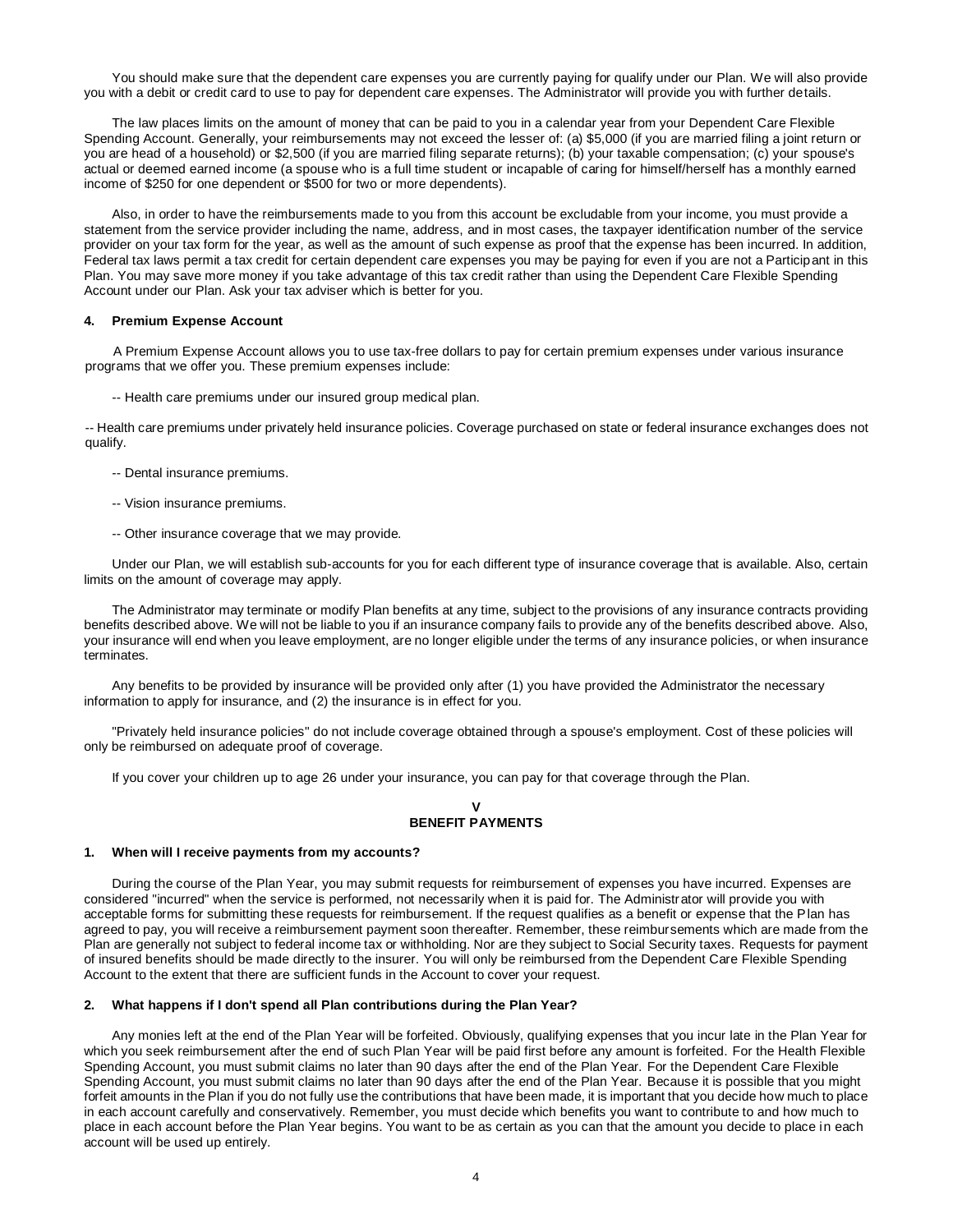# **3. Family and Medical Leave Act (FMLA)**

If you take leave under the Family and Medical Leave Act, you may revoke or change your existing elections for health insurance and the Health Flexible Spending Account. If your coverage in these benefits terminates, due to your revocation of the benefit while on leave or due to your non-payment of contributions, you will be permitted to reinstate coverage for the remaining part of the Plan Year upon your return. For the Health Flexible Spending Account, you may continue your coverage or you may revoke your coverage and resume it when you return. You can resume your coverage at its original level and make payments for the time that you are on leave. For example, if you elect \$1,200 for the year and are out on leave for 3 months, then return and elect to resume your coverage at that level, your remaining payments will be increased to cover the difference - from \$100 per month to \$150 per month. Alternatively your maximum amount will be reduced proportionately for the time that you were gone. For example, if you elect \$1,200 for the year and are out on leave for 3 months, your amount will be reduced to \$900. The expenses you incur during the time you are not in the Health Flexible Spending Account are not reimbursable.

If you continue your coverage during your unpaid leave, you may pre-pay for the coverage, you may pay for your coverage on an after-tax basis while you are on leave, or you and your Employer may arrange a schedule for you to "catch up" your payments when you return.

## **4. Uniformed Services Employment and Reemployment Rights Act (USERRA)**

If you are going into or returning from military service, you may have special rights to health care coverage under your Health Flexible Spending Account under the Uniformed Services Employment and Reemployment Rights Act of 1994. These rights can include extended health care coverage. If you may be affected by this law, ask your Administrator for further details.

#### **5. What happens if I terminate employment?**

If you terminate employment during the Plan Year, your right to benefits will be determined in the following manner:

(a) You will remain covered by insurance, but only for the period for which premiums have been paid prior to your termination of employment.

(b) You will still be able to request reimbursement for qualifying dependent care expenses incurred prior to your date of termination from the balance remaining in your dependent care account at the time of termination of employment. However, no further salary redirection contributions will be made on your behalf after you terminate. You must submit claims within 90 days after termination.

(c) For health benefit coverage and Health Flexible Spending Account coverage on termination of employment, please see the Article entitled "Continuation Coverage Rights Under COBRA." Upon your termination of employment, your participation in the Health Flexible Spending Account will cease, and no further salary redirection contributions will be contributed on your behalf. However, you will be able to submit claims for health care expenses that were incurred before the end of the period for which payments to the Health Flexible Spending Account have already been made. Your further participation will be governed by "Continuation Coverage Rights Under COBRA."

#### **6. Will my Social Security benefits be affected?**

Your Social Security benefits may be slightly reduced because when you receive tax-free benefits under our Plan, it reduces the amount of contributions that you make to the Federal Social Security system as well as our contribution to Social Security on your behalf.

# **VI HIGHLY COMPENSATED AND KEY EMPLOYEES**

#### **1. Do limitations apply to highly compensated employees?**

Under the Internal Revenue Code, highly compensated employees and key employees generally are Participants who are officers, shareholders or highly paid. You will be notified by the Administrator each Plan Year whether you are a highly compensated employee or a key employee.

If you are within these categories, the amount of contributions and benefits for you may be limited so that the Plan as a whole does not unfairly favor those who are highly paid, their spouses or their dependents. Federal tax laws state that a plan will be considered to unfairly favor the key employees if they as a group receive more than 25% of all of the nontaxable benefits provided for under our Plan.

Plan experience will dictate whether contribution limitations on highly compensated employees or key employees will apply. You will be notified of these limitations if you are affected.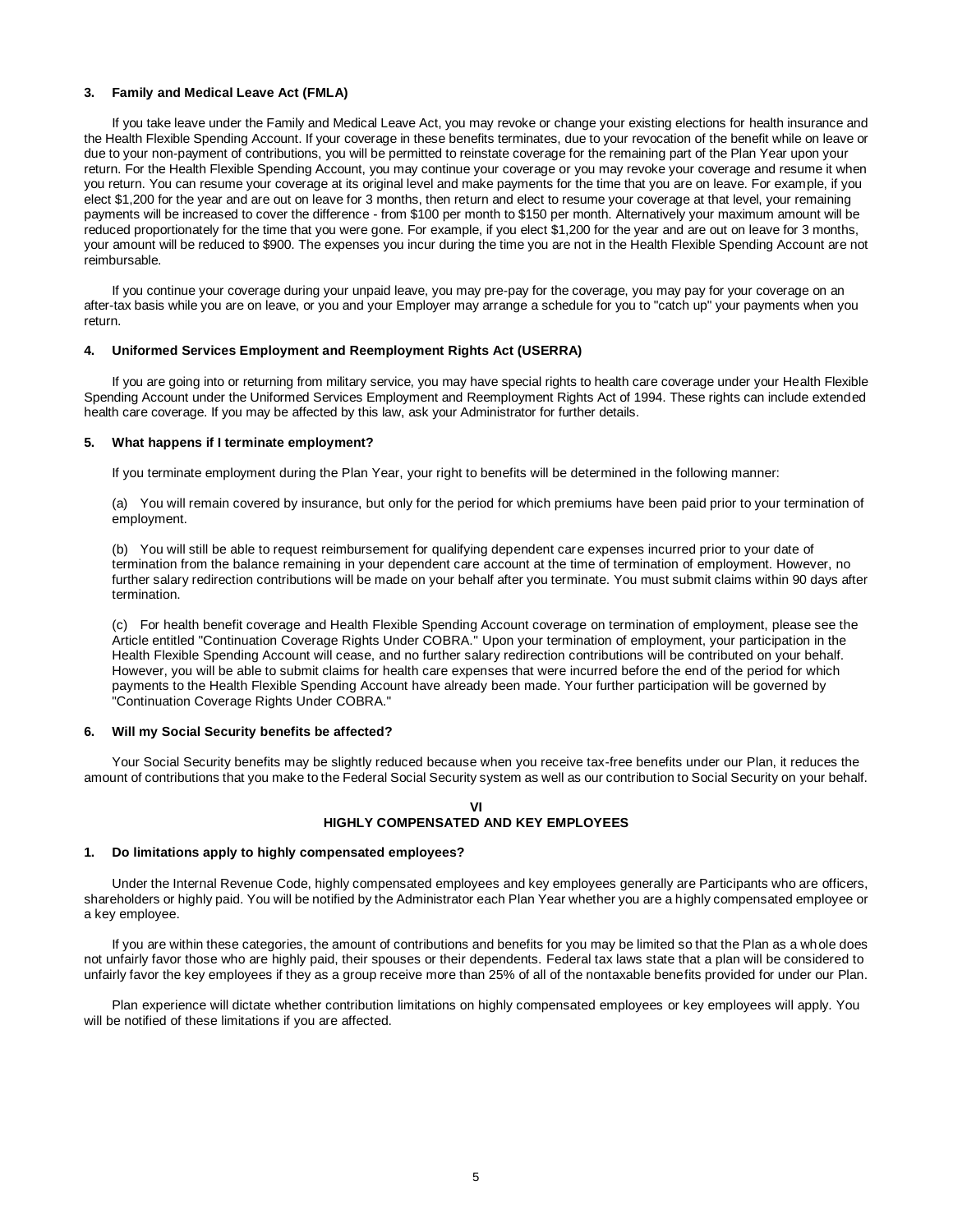## **VII PLAN ACCOUNTING**

# **1. Periodic Statements**

The Administrator will provide you with a statement of your account periodically during the Plan Year that shows your account balance. It is important to read these statements carefully so you understand the balance remaining to pay for a benefit. Remember, you want to spend all the money you have designated for a particular benefit by the end of the Plan Year.

# **VIII GENERAL INFORMATION ABOUT OUR PLAN**

This Section contains certain general information which you may need to know about the Plan.

# **1. General Plan Information**

T P Mechanical Contractors Flexible Benefits Plan is the name of the Plan.

Your Employer has assigned Plan Number 501 to your Plan.

The provisions of your amended Plan become effective on November 1, 2013. Your Plan was originally effective on January 1, 2008.

Your Plan's records are maintained on a twelve-month period of time. This is known as the Plan Year. The Plan Year begins on November 1 and ends on October 31.

# **2. Employer Information**

Your Employer's name, address, and identification number are:

T P Mechanical Contractors 1500 Kemper Meadow Drive Cincinnati, Ohio 45240 20-0251494

# **3. Plan Administrator Information**

The name, address and business telephone number of your Plan's Administrator are:

T P Mechanical Contractors 1500 Kemper Meadow Drive Cincinnati, Ohio 45240 513-851-8881

The Administrator keeps the records for the Plan and is responsible for the administration of the Plan. The Administrator wil l also answer any questions you may have about our Plan. You may contact the Administrator for any further information about the Plan.

# **4. Service of Legal Process**

The name and address of the Plan's agent for service of legal process are:

T P Mechanical Contractors 1500 Kemper Meadow Drive Cincinnati, Ohio 45240

# **5. Type of Administration**

The type of Administration is Employer Administration.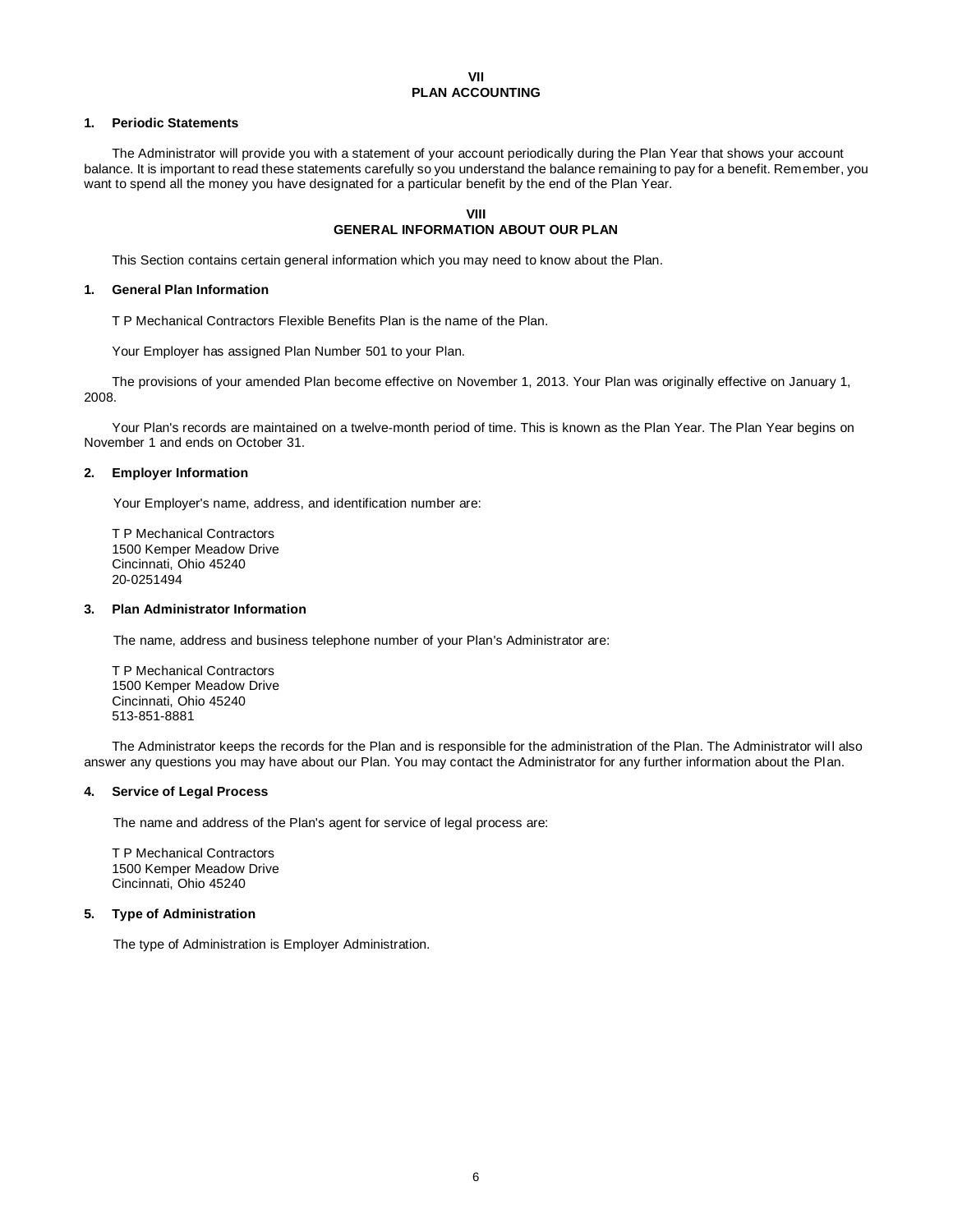## **6. Claims Submission**

Claims for expenses should be submitted to:

Custom Design Benefits 5589 Cheviot Road Cincinnati, Ohio 45247

# **IX**

# **ADDITIONAL PLAN INFORMATION**

## **1. Your Rights Under ERISA**

Plan Participants, eligible employees and all other employees of the Employer may be entitled to certain rights and protections under the Employee Retirement Income Security Act of 1974 (ERISA) and the Internal Revenue Code. These laws provide that Participants, eligible employees and all other employees are entitled to:

(a) examine, without charge, at the Administrator's office, all Plan documents, including insurance contracts, collective bargaining agreements, and a copy of the latest annual report (Form 5500 Series) filed by the Plan with the U.S. Department of Labor, and available at the Public Disclosure Room of the Employee Benefits Security Administration;

(b) obtain copies of all Plan documents and other Plan information upon written request to the Administrator. The Administrator may charge a reasonable fee for the copies;

(c) continue health coverage for a Participant, Spouse, or other dependents if there is a loss of coverage under the Plan as a result of a qualifying event. Employees or dependents may have to pay for such coverage; and

(d) review this summary plan description and the documents governing the plan on the rules governing COBRA continuation rights.

In addition to creating rights for Plan Participants, ERISA imposes duties upon the people who are responsible for the operation of an employee benefit plan. The people who operate your Plan, called "fiduciaries" of the Plan, have a duty to do so prudently and in the best interest of you and other Plan Participants.

No one, including your employer or any other person, may fire you or otherwise discriminate against you in any way to prevent you from obtaining a benefit or exercising your rights under ERISA.

If your claim for a benefit is denied or ignored, in whole or in part, you have a right to know why this was done, to obtain copies of documents relating to the decision without charge, and to appeal any denial, all within certain time schedules.

If you have a claim for benefits which is denied or ignored, in whole or in part, you may file suit in a state or Federal court. In addition, if you disagree with the Plan's decision or lack thereof concerning the qualified status of a medical child support order, you may file suit in Federal court.

Under ERISA there are steps you can take to enforce the above rights. For instance, if you request materials from the Plan and do not receive them within thirty (30) days, you may file suit in a Federal court. In such a case, the court may request the Administrator to provide the materials and pay you up to \$110 a day until you receive the materials, unless the materials were not sent because of reasons beyond the control of the Administrator. If you have a claim for benefits which is denied or ignored, in whole or in part, you may file suit in a state or Federal court.

If it should happen that Plan fiduciaries misuse the Plan's money, or if you are discriminated against for asserting your rights, you may seek assistance from the U.S. Department of Labor, or you may file suit in a Federal court. The court will decide who should pay court costs and legal fees. If you are successful, the court may order the person you have sued to pay these costs and fees. If you lose, the court may order you to pay these costs and fees; for example, if it finds your claim is frivolous.

If you have any questions about the Plan, you should contact the Administrator. If you have any questions about this statement, or about your rights under ERISA or the Health Insurance Portability and Accountability Act (HIPAA) or if you need assistance in obtaining documents from the Administrator, you should contact either the nearest Regional or District Office of the U.S. Department of Labor's Employee Benefits Security Administration (EBSA) or visit the EBSA website at www.dol.gov/ebsa/. (Addresses and phone numbers of Regional and District EBSA Offices are available through EBSA's website.) You may also obtain certain publications about your rights and responsibilities under ERISA by calling the publications hotline of the Employee Benefits Security Administration.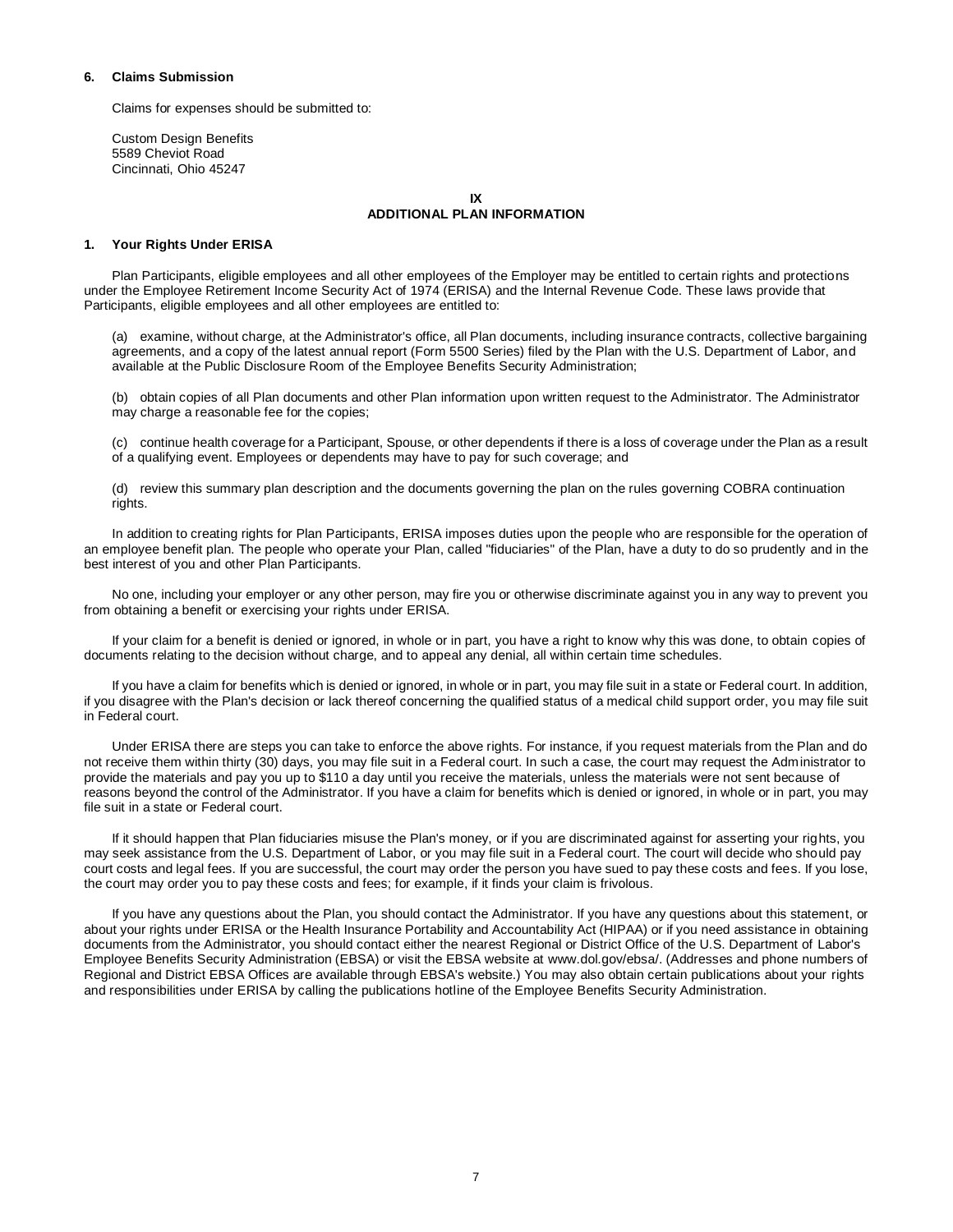## **2. Claims Process**

You should submit all reimbursement claims during the Plan Year. For the Health Flexible Spending Account, you must submit claims no later than 90 days after the end of the Plan Year. However, if you terminate employment during the Plan Year, you must submit your Health Flexible Spending Account claims within 90 days after your termination of employment. For the Dependent Care Flexible Spending Account, you must submit claims no later than 90 days after the end of the Plan Year. However, if you terminate employment during the Plan Year, you must submit your Dependent Care Flexible Spending Account claims within 90 days after your termination of employment. Any claims submitted after that time will not be considered.

Claims that are insured will be handled in accordance with procedures contained in the insurance policies. All other general requests should be directed to the Administrator of our Plan. If a dependent care claim under the Plan is denied in whole or in part, you or your beneficiary will receive written notification. The notification will include the reasons for the denial, with reference to the specific provisions of the Plan on which the denial was based, a description of any additional information needed to process the claim and an explanation of the claims review procedure. Within 60 days after denial, you or your beneficiary may submit a written request for reconsideration of the denial to the Administrator.

Any such request should be accompanied by documents or records in support of your appeal. You or your beneficiary may review pertinent documents and submit issues and comments in writing. The Administrator will review the claim and provide, within 60 days, a written response to the appeal. (This period may be extended an additional 60 days under certain circumstances.) In this response, the Administrator will explain the reason for the decision, with specific reference to the provisions of the Plan on which the decision is based. The Administrator has the exclusive right to interpret the appropriate plan provisions. Decisions of the Administrator are conclusive and binding.

In the case of a claim for medical expenses under the Health Flexible Spending Account, the following timetable for claims applies:

| Notification of whether claim is accepted or denied |                                                         | 30 days |
|-----------------------------------------------------|---------------------------------------------------------|---------|
|                                                     | Extension due to matters beyond the control of the Plan |         |
| Insufficient information to process the claim:      |                                                         |         |
|                                                     | Notification to Participant                             | 15 days |
|                                                     | Response by Participant                                 | 45 days |
|                                                     | Review of claim denial                                  | 60 davs |

The Plan Administrator will provide written or electronic notification of any claim denial. The notice will state:

(a) The specific reason or reasons for the denial;

(b) Reference to the specific Plan provisions on which the denial was based;

(c) A description of any additional material or information necessary for the claimant to perfect the claim and an explanation of why such material or information is necessary;

(d) A description of the Plan's review procedures and the time limits applicable to such procedures. This will include a statement of your right to bring a civil action under section 502 of ERISA following a denial on review;

(e) A statement that the claimant is entitled to receive, upon request and free of charge, reasonable access to, and copies of, all documents, records, and other information relevant to the claim; and

(f) If the denial was based on an internal rule, guideline, protocol, or other similar criterion, the specific rule, guideline, protocol, or criterion will be provided free of charge. If this is not practical, a statement will be included that such a rule, guideline, protocol, or criterion was relied upon in making the denial and a copy will be provided free of charge to the claimant upon request.

When you receive a denial, you will have 180 days following receipt of the notification in which to appeal the decision. You may submit written comments, documents, records, and other information relating to the claim. If you request, you will be provided, free of charge, reasonable access to, and copies of, all documents, records, and other information relevant to the claim.

The period of time within which a denial on review is required to be made will begin at the time an appeal is filed in accordance with the procedures of the Plan. This timing is without regard to whether all the necessary information accompanies the filing.

A document, record, or other information shall be considered relevant to a claim if it:

(a) was relied upon in making the claim determination;

(b) was submitted, considered, or generated in the course of making the claim determination, without regard to whether it was relied upon in making the claim determination;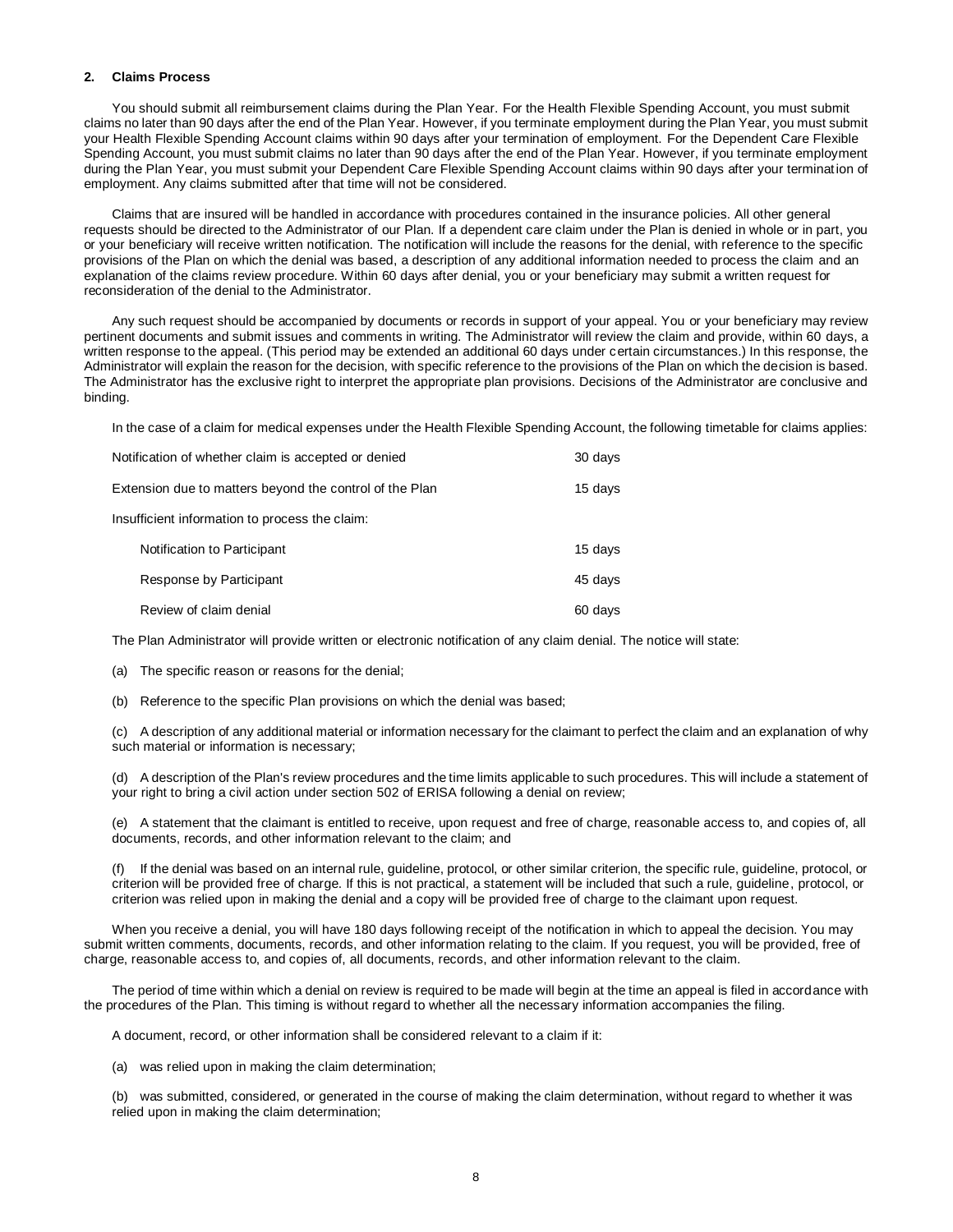(c) demonstrated compliance with the administrative processes and safeguards designed to ensure and to verify that claim determinations are made in accordance with Plan documents and Plan provisions have been applied consistently with respect to all claimants; or

(d) constituted a statement of policy or guidance with respect to the Plan concerning the denied claim.

The review will take into account all comments, documents, records, and other information submitted by the claimant relating to the claim, without regard to whether such information was submitted or considered in the initial claim determination. The review will not afford deference to the initial denial and will be conducted by a fiduciary of the Plan who is neither the individual who made the adverse determination nor a subordinate of that individual.

#### **3. Qualified Medical Child Support Order**

A medical child support order is a judgment, decree or order (including approval of a property settlement) made under state law that provides for child support or health coverage for the child of a participant. The child becomes an "alternate recipient" and can receive benefits under the health plans of the Employer, if the order is determined to be "qualified." You may obtain, without charge, a copy of the procedures governing the determination of qualified medical child support orders from the Plan Administrator.

## **X CONTINUATION COVERAGE RIGHTS UNDER COBRA**

Under federal law, the Consolidated Omnibus Budget Reconciliation Act of 1985 (COBRA), certain employees and their families covered under health benefits under this Plan will be entitled to the opportunity to elect a temporary extension of health coverage (called "COBRA continuation coverage") where coverage under the Plan would otherwise end. This notice is intended to inform Plan Participants and beneficiaries, in summary fashion, of their rights and obligations under the continuation coverage provisions of COBRA, as amended and reflected in final and proposed regulations published by the Department of the Treasury. This notice is intended to reflect the law and does not grant or take away any rights under the law.

The Plan Administrator or its designee is responsible for administering COBRA continuation coverage. Complete instructions on COBRA, as well as election forms and other information, will be provided by the Plan Administrator or its designee to Plan Participants who become Qualified Beneficiaries under COBRA. While the Plan itself is not a group health plan, it does provide health benefits. Whenever "Plan" is used in this section, it means any of the health benefits under this Plan including the Health Flexible Spending Account.

#### **1. What is COBRA continuation coverage?**

COBRA continuation coverage is the temporary extension of group health plan coverage that must be offered to certain Plan Participants and their eligible family members (called "Qualified Beneficiaries") at group rates. The right to COBRA continuation coverage is triggered by the occurrence of a life event that results in the loss of coverage under the terms of the Plan (the "Qualifying Event"). The coverage must be identical to the coverage that the Qualified Beneficiary had immediately before the Qualifying Event, or if the coverage has been changed, the coverage must be identical to the coverage provided to similarly situated active employees who have not experienced a Qualifying Event (in other words, similarly situated non-COBRA beneficiaries).

#### **2. Who can become a Qualified Beneficiary?**

In general, a Qualified Beneficiary can be:

(a) Any individual who, on the day before a Qualifying Event, is covered under a Plan by virtue of being on that day either a covered Employee, the Spouse of a covered Employee, or a Dependent child of a covered Employee. If, however, an individual who otherwise qualifies as a Qualified Beneficiary is denied or not offered coverage under the Plan under circumstances in which the denial or failure to offer constitutes a violation of applicable law, then the individual will be considered to have had the coverage and will be considered a Qualified Beneficiary if that individual experiences a Qualifying Event.

(b) Any child who is born to or placed for adoption with a covered Employee during a period of COBRA continuation coverage, and any individual who is covered by the Plan as an alternate recipient under a qualified medical support order. If, however, an individual who otherwise qualifies as a Qualified Beneficiary is denied or not offered coverage under the Plan under circumstances in which the denial or failure to offer constitutes a violation of applicable law, then the individual will be considered to have had the coverage and will be considered a Qualified Beneficiary if that individual experiences a Qualifying Event.

The term "covered Employee" includes any individual who is provided coverage under the Plan due to his or her performance of services for the employer sponsoring the Plan. However, this provision does not establish eligibility of these individuals. Eligibility for Plan coverage shall be determined in accordance with Plan Eligibility provisions.

An individual is not a Qualified Beneficiary if the individual's status as a covered Employee is attributable to a period in which the individual was a nonresident alien who received from the individual's Employer no earned income that constituted income from sources within the United States. If, on account of the preceding reason, an individual is not a Qualified Beneficiary, then a Spouse or Dependent child of the individual will also not be considered a Qualified Beneficiary by virtue of the relationship to the individual. A domestic partner is not a Qualified Beneficiary.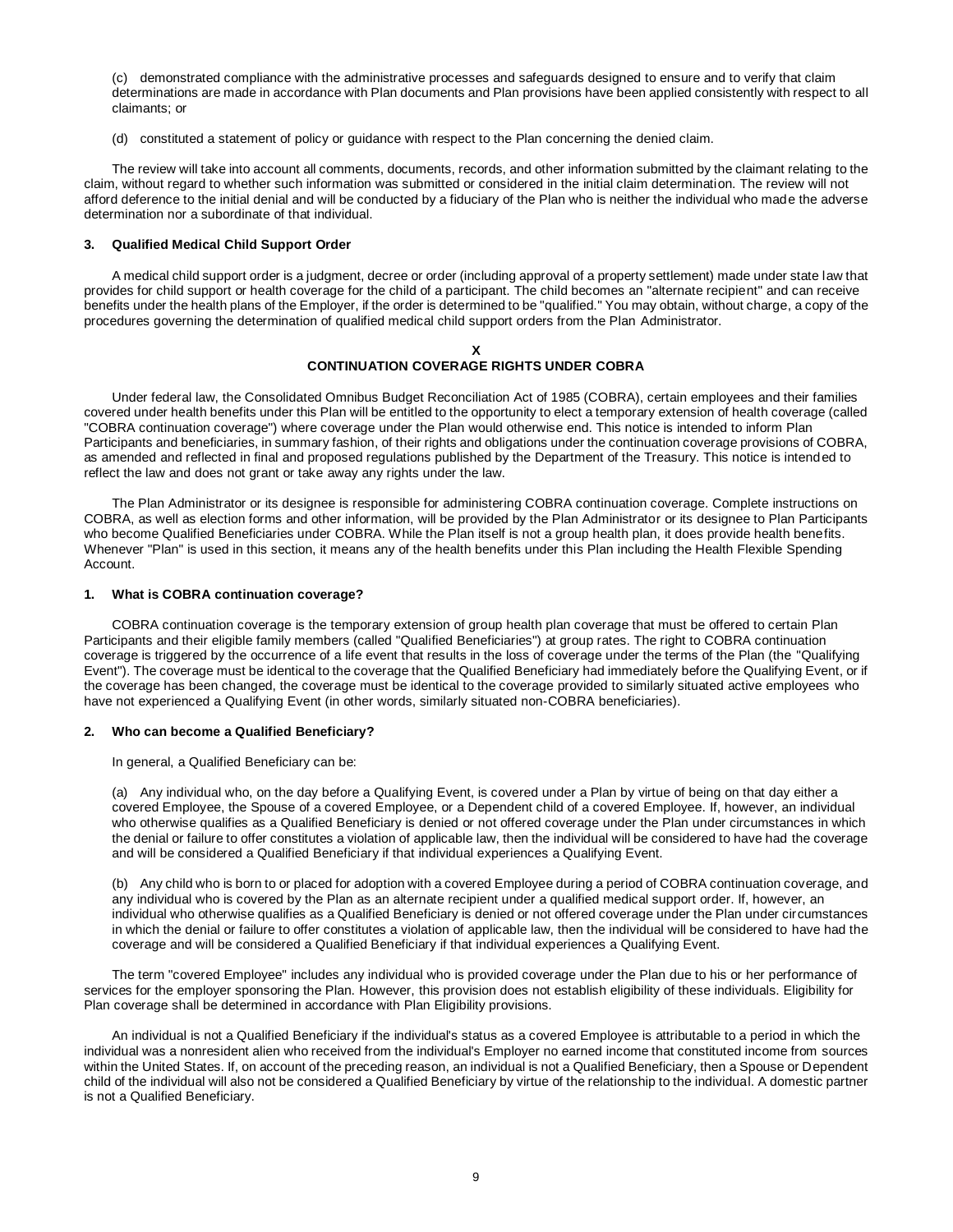Each Qualified Beneficiary (including a child who is born to or placed for adoption with a covered Employee during a period of COBRA continuation coverage) must be offered the opportunity to make an independent election to receive COBRA continuation coverage.

## **3. What is a Qualifying Event?**

A Qualifying Event is any of the following if the Plan provided that the Plan participant would lose coverage (i.e., cease to be covered under the same terms and conditions as in effect immediately before the Qualifying Event) in the absence of COBRA continuation coverage:

(a) The death of a covered Employee.

(b) The termination (other than by reason of the Employee's gross misconduct), or reduction of hours, of a covered Employee's employment.

(c) The divorce or legal separation of a covered Employee from the Employee's Spouse. If the Employee reduces or eliminates the Employee's Spouse's Plan coverage in anticipation of a divorce or legal separation, and a divorce or legal separation later occurs, then the divorce or legal separation may be considered a Qualifying Event even though the Spouse's coverage was reduced or eliminated before the divorce or legal separation.

(d) A covered Employee's enrollment in any part of the Medicare program.

(e) A Dependent child's ceasing to satisfy the Plan's requirements for a Dependent child (for example, attainment of the maximum age for dependency under the Plan).

If the Qualifying Event causes the covered Employee, or the covered Spouse or a Dependent child of the covered Employee, to cease to be covered under the Plan under the same terms and conditions as in effect immediately before the Qualifying Event, the persons losing such coverage become Qualified Beneficiaries under COBRA if all the other conditions of COBRA are also met. For example, any increase in contribution that must be paid by a covered Employee, or the Spouse, or a Dependent child of the covered Employee, for coverage under the Plan that results from the occurrence of one of the events listed above is a loss of coverage.

The taking of leave under the Family and Medical Leave Act of 1993 ("FMLA") does not constitute a Qualifying Event. A Qualifying Event will occur, however, if an Employee does not return to employment at the end of the FMLA leave and all other COBRA continuation coverage conditions are present. If a Qualifying Event occurs, it occurs on the last day of FMLA leave and the applicable maximum coverage period is measured from this date (unless coverage is lost at a later date and the Plan provides for the extension of the required periods, in which case the maximum coverage date is measured from the date when the coverage is lost.) Note that the covered Employee and family members will be entitled to COBRA continuation coverage even if they failed to pay the employee portion of premiums for coverage under the Plan during the FMLA leave.

# **4. What factors should be considered when determining to elect COBRA continuation coverage?**

You should take into account that a failure to continue your group health coverage will affect your rights under federal law. First, you can lose the right to avoid having pre-existing condition exclusions applied by other group health plans if there is more than a 63-day gap in health coverage and election of COBRA continuation coverage may help you avoid such a gap. (These pre-existing condition exclusions will only apply during Plan Years that begin before January 1, 2014.) Second, if you do not elect COBRA continuation coverage and pay the appropriate premiums for the maximum time available to you, you will lose the right to convert to an individual health insurance policy, which does not impose such pre-existing condition exclusions. Finally, you should take into account that you have special enrollment rights under federal law (HIPAA). You have the right to request special enrollment in another group health plan for which you are otherwise eligible (such as a plan sponsored by your Spouse's employer) within 30 days after Plan coverage ends due to a Qualifying Event listed above. You will also have the same special right at the end of COBRA continuation coverage if you get COBRA continuation coverage for the maximum time available to you.

# **5. What is the procedure for obtaining COBRA continuation coverage?**

The Plan has conditioned the availability of COBRA continuation coverage upon the timely election of such coverage. An election is timely if it is made during the election period.

# **6. What is the election period and how long must it last?**

The election period is the time period within which the Qualified Beneficiary must elect COBRA continuation coverage under the Plan. The election period must begin no later than the date the Qualified Beneficiary would lose coverage on account of the Qualifying Event and ends 60 days after the later of the date the Qualified Beneficiary would lose coverage on account of the Qualifying Event or the date notice is provided to the Qualified Beneficiary of her or his right to elect COBRA continuation coverage. If coverage is not elected within the 60 day period, all rights to elect COBRA continuation coverage are forfeited.

Note: If a covered Employee who has been terminated or experienced a reduction of hours qualifies for a trade readjustment allowance or alternative trade adjustment assistance under a federal law called the Trade Act of 2002, and the employee and his or her covered dependents have not elected COBRA coverage within the normal election period, a second opportunity to elect COBRA coverage will be made available for themselves and certain family members, but only within a limited period of 60 days or less and only during the six months immediately after their group health plan coverage ended. Any person who qualifies or thinks that he or she and/or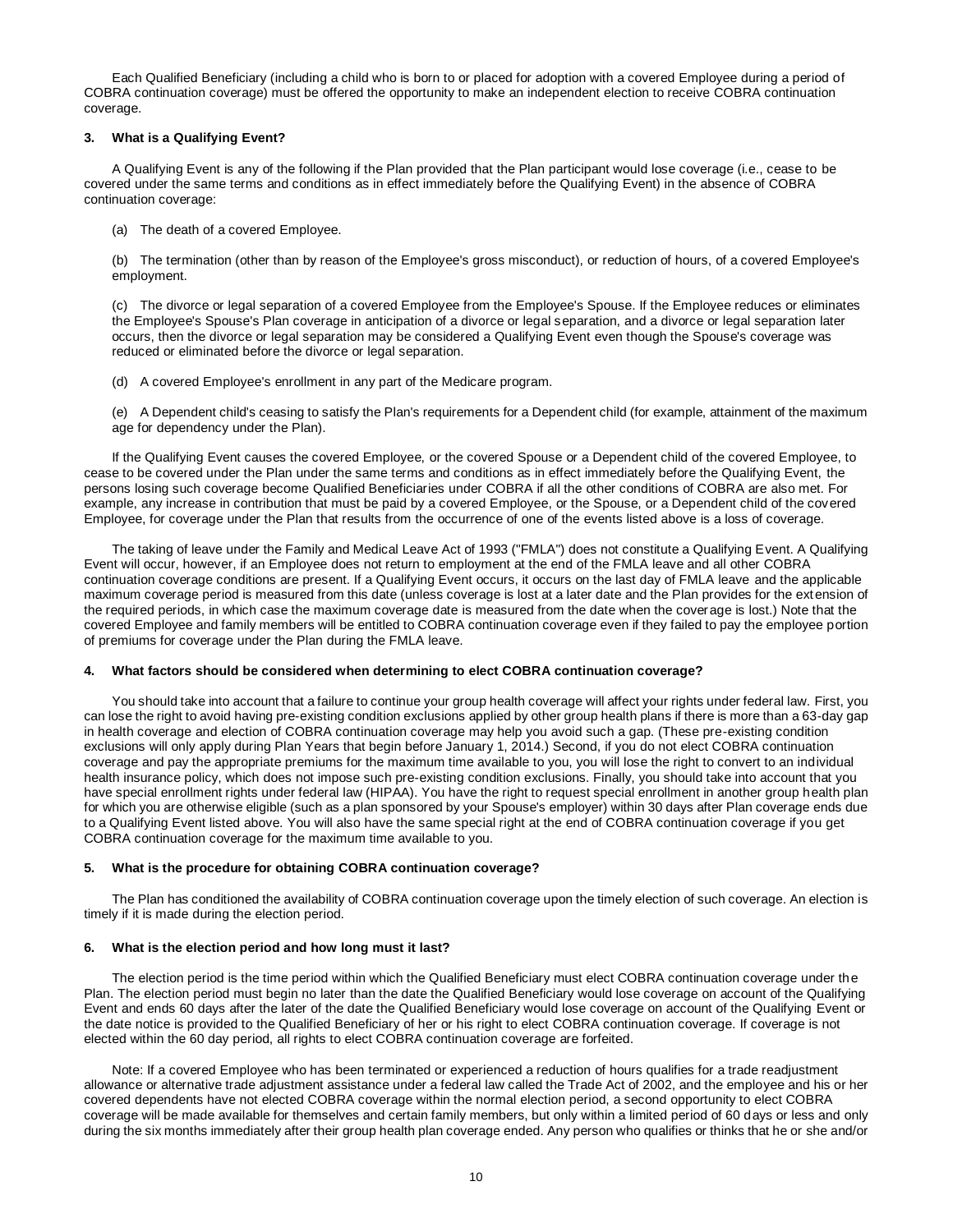his or her family members may qualify for assistance under this special provision should contact the Plan Administrator or its designee for further information.

The Trade Act of 2002 also created a tax credit for certain TAA-eligible individuals and for certain retired employees who are receiving pension payments from the Pension Benefit Guaranty Corporation (PBGC) (eligible individuals). Under the new tax provisions, eligible individuals can either take a tax credit or get advance payment of a part of the premiums paid for qualified health insurance, including continuation coverage. If you have questions about these new tax provisions, you may call the Health Coverage Tax Credit Consumer Contact Center toll-free at 1-866-628-4282. TTD/TTY callers may call toll-free at 1-866-626-4282. More information about the Trade Act is also available at www.doleta.gov/tradeact.

# **7. Is a covered Employee or Qualified Beneficiary responsible for informing the Plan Administrator of the occurrence of a Qualifying Event?**

The Plan will offer COBRA continuation coverage to Qualified Beneficiaries only after the Plan Administrator or its designee has been timely notified that a Qualifying Event has occurred. The Employer (if the Employer is not the Plan Administrator) will notify the Plan Administrator or its designee of the Qualifying Event within 30 days following the date coverage ends when the Qualifying Event is:

- (a) the end of employment or reduction of hours of employment,
- (b) death of the employee,
- (c) commencement of a proceeding in bankruptcy with respect to the Employer, or
- (d) entitlement of the employee to any part of Medicare.

# **IMPORTANT:**

**For the other Qualifying Events (divorce or legal separation of the employee and spouse or a dependent child's losing eligibility for coverage as a dependent child), you or someone on your behalf must notify the Plan Administrator or its designee in writing within 60 days after the Qualifying Event occurs, using the procedures specified below. If these procedures are not followed or if the notice is not provided in writing to the Plan Administrator or its designee during the 60-day notice period, any spouse or dependent child who loses coverage will not be offered the option to elect continuation coverage. You must send this notice to the Plan Administrator or its designee.**

#### *NOTICE PROCEDURES:*

Any notice that you provide must be *in writing*. Oral notice, including notice by telephone, is not acceptable. You must mail, fax or hand-deliver your notice to the person, department or firm listed below, at the following address:

> T P Mechanical Contractors 1500 Kemper Meadow Drive Cincinnati, Ohio 45240

If mailed, your notice must be postmarked no later than the last day of the required notice period. Any notice you provide must state:

- the **name of the plan or plans** under which you lost or are losing coverage,
- the **name and address of the employee** covered under the plan,
- the **name(s) and address(es) of the Qualified Beneficiary(ies)**, and
- the **Qualifying Event** and the **date** it happened.

# If the Qualifying Event is a **divorce or legal separation**, your notice must include **a copy of the divorce decree or the legal separation agreement**.

Be aware that there are other notice requirements in other contexts, for example, in order to qualify for a disability extension.

Once the Plan Administrator or its designee receives *timely notice* that a Qualifying Event has occurred, COBRA continuation coverage will be offered to each of the qualified beneficiaries. Each Qualified Beneficiary will have an independent right to elect COBRA continuation coverage. Covered employees may elect COBRA continuation coverage for their spouses, and parents may elect COBRA continuation coverage on behalf of their children. For each Qualified Beneficiary who elects COBRA continuation coverage, COBRA continuation coverage will begin on the date that plan coverage would otherwise have been lost. If you or your spouse or dependent children do not elect continuation coverage within the 60-day election period described above, the right to elect continuation coverage will be lost.

#### **8. Is a waiver before the end of the election period effective to end a Qualified Beneficiary's election rights?**

If, during the election period, a Qualified Beneficiary waives COBRA continuation coverage, the waiver can be revoked at any time before the end of the election period. Revocation of the waiver is an election of COBRA continuation coverage. However, if a waiver is later revoked, coverage need not be provided retroactively (that is, from the date of the loss of coverage until the waiver is revoked).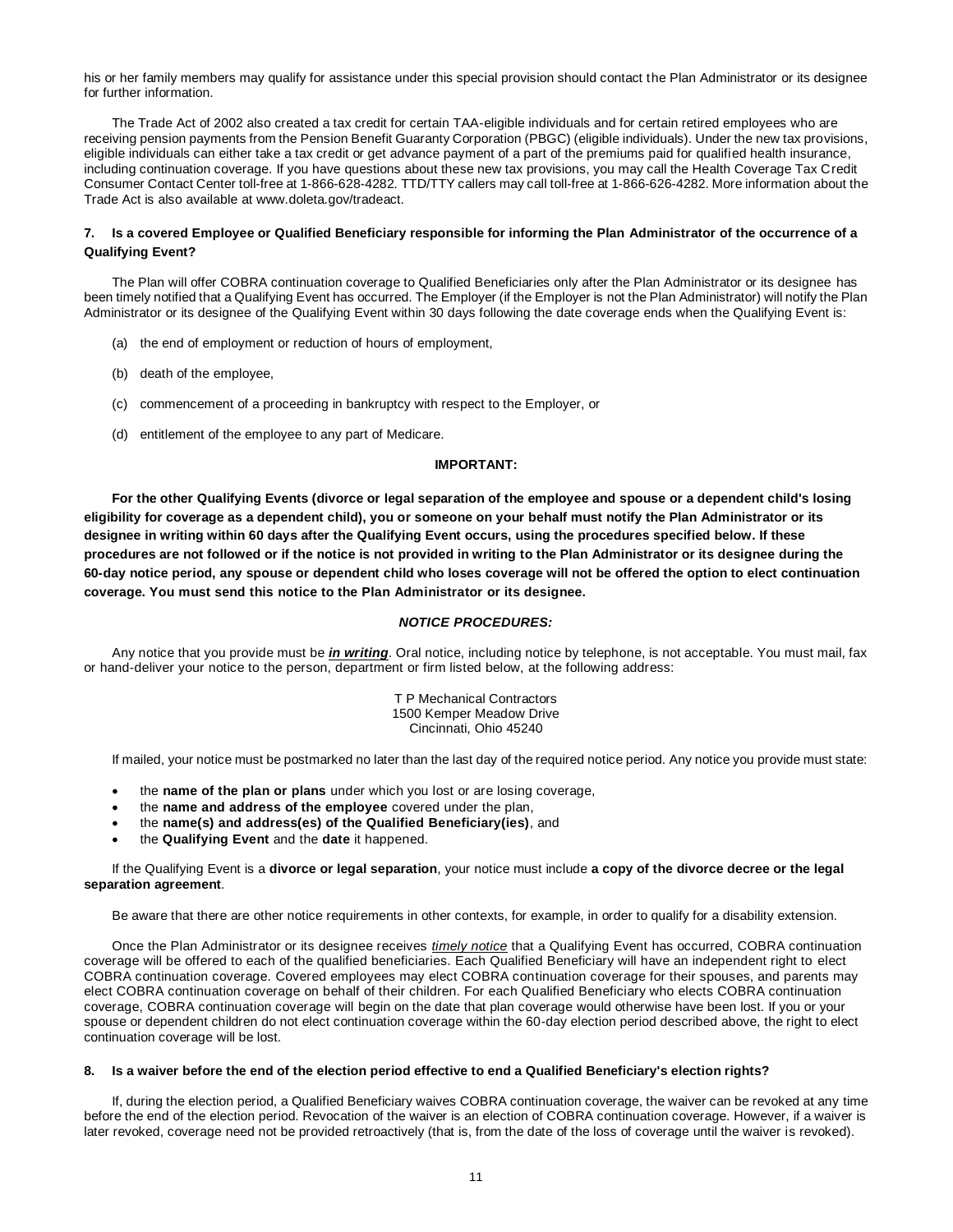Waivers and revocations of waivers are considered made on the date they are sent to the Plan Administrator or its designee, as applicable.

# **9. Is COBRA coverage available if a Qualified Beneficiary has other group health plan coverage or Medicare?**

Qualified Beneficiaries who are entitled to elect COBRA continuation coverage may do so even if they are covered under another group health plan or are entitled to Medicare benefits on or before the date on which COBRA is elected. However, a Qualified Beneficiary's COBRA coverage will terminate automatically if, after electing COBRA, he or she becomes entitled to Medicare or becomes covered under other group health plan coverage (but only after any applicable preexisting condition exclusions of that other plan have been exhausted or satisfied).

# **10. When may a Qualified Beneficiary's COBRA continuation coverage be terminated?**

During the election period, a Qualified Beneficiary may waive COBRA continuation coverage. Except for an interruption of coverage in connection with a waiver, COBRA continuation coverage that has been elected for a Qualified Beneficiary must extend for at least the period beginning on the date of the Qualifying Event and ending not before the earliest of the following dates:

- (a) The last day of the applicable maximum coverage period.
- (b) The first day for which Timely Payment is not made to the Plan with respect to the Qualified Beneficiary.
- (c) The date upon which the Employer ceases to provide any group health plan (including a successor plan) to any employee.

(d) The date, after the date of the election, that the Qualified Beneficiary first becomes covered under any other Plan that does not contain any exclusion or limitation with respect to any pre-existing condition, other than such an exclusion or limitation that does not apply to, or is satisfied by, the Qualified Beneficiary.

(e) The date, after the date of the election, that the Qualified Beneficiary first becomes entitled to Medicare (either part A or part B, whichever occurs earlier).

(f) In the case of a Qualified Beneficiary entitled to a disability extension, the later of:

(1) (i) 29 months after the date of the Qualifying Event, or (ii) the first day of the month that is more than 30 days after the date of a final determination under Title II or XVI of the Social Security Act that the disabled Qualified Beneficiary whose disability resulted in the Qualified Beneficiary's entitlement to the disability extension is no longer disabled, whichever is earlier; or

(2) the end of the maximum coverage period that applies to the Qualified Beneficiary without regard to the disability extension.

The Plan can terminate for cause the coverage of a Qualified Beneficiary on the same basis that the Plan terminates for cause the coverage of similarly situated non-COBRA beneficiaries, for example, for the submission of a fraudulent claim.

In the case of an individual who is not a Qualified Beneficiary and who is receiving coverage under the Plan solely because of the individual's relationship to a Qualified Beneficiary, if the Plan's obligation to make COBRA continuation coverage available to the Qualified Beneficiary ceases, the Plan is not obligated to make coverage available to the individual who is not a Qualified Beneficiary.

#### **11. What are the maximum coverage periods for COBRA continuation coverage?**

The maximum coverage periods are based on the type of the Qualifying Event and the status of the Qualified Beneficiary, as shown below.

(a) In the case of a Qualifying Event that is a termination of employment or reduction of hours of employment, the maximum coverage period ends 18 months after the Qualifying Event if there is not a disability extension and 29 months after the Qualifying Event if there is a disability extension.

(b) In the case of a covered Employee's enrollment in the Medicare program before experiencing a Qualifying Event that is a termination of employment or reduction of hours of employment, the maximum coverage period for Qualified Beneficiaries ends on the later of:

(1) 36 months after the date the covered Employee becomes enrolled in the Medicare program. This extension does not apply to the covered Employee; or

(2) 18 months (or 29 months, if there is a disability extension) after the date of the covered Employee's termination of employment or reduction of hours of employment.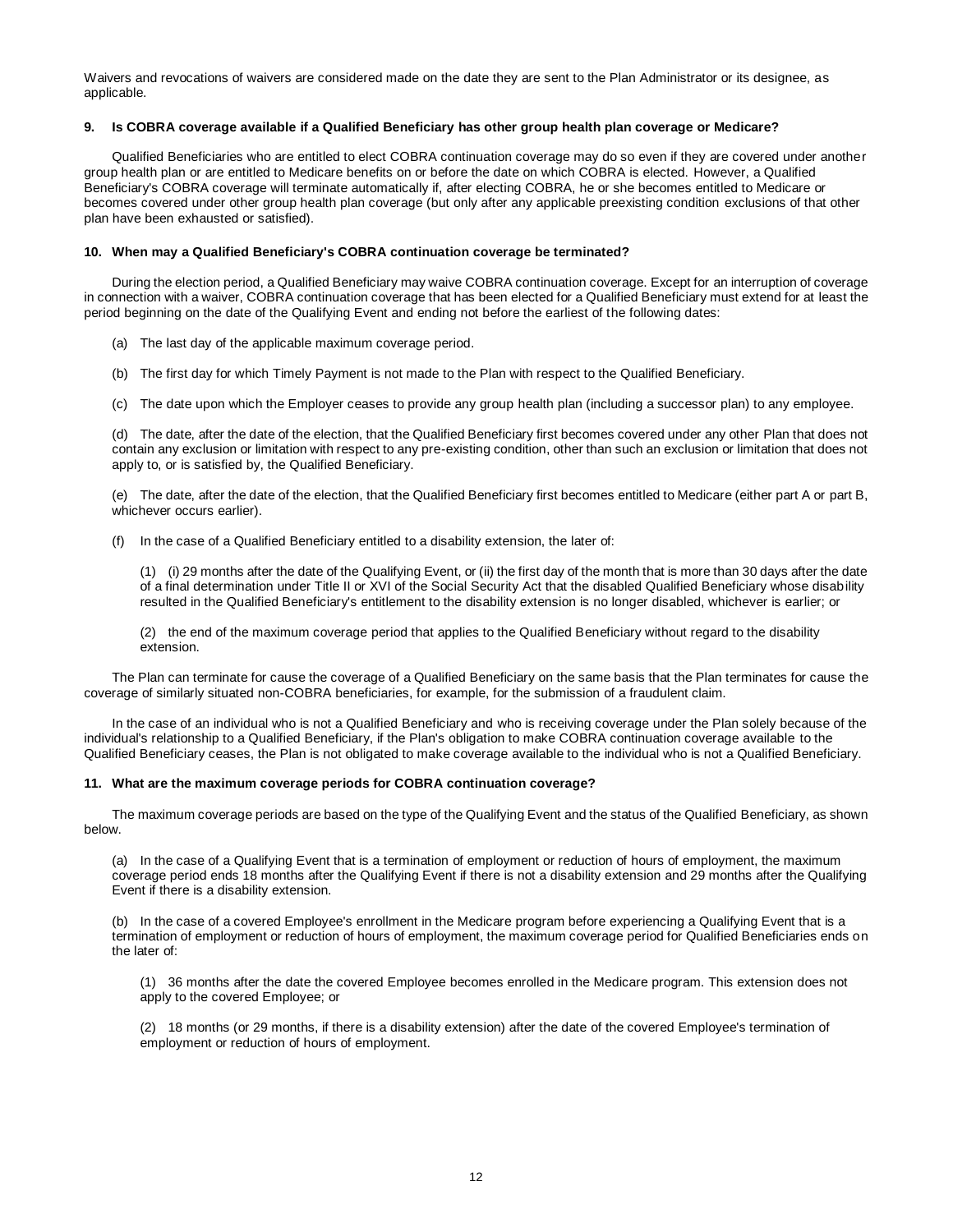(c) In the case of a Qualified Beneficiary who is a child born to or placed for adoption with a covered Employee during a period of COBRA continuation coverage, the maximum coverage period is the maximum coverage period applicable to the Qualifying Event giving rise to the period of COBRA continuation coverage during which the child was born or placed for adoption.

(d) In the case of any other Qualifying Event than that described above, the maximum coverage period ends 36 months after the Qualifying Event.

#### **12. Under what circumstances can the maximum coverage period be expanded?**

If a Qualifying Event that gives rise to an 18-month or 29-month maximum coverage period is followed, within that 18- or 29-month period, by a second Qualifying Event that gives rise to a 36-months maximum coverage period, the original period is expanded to 36 months, but only for individuals who are Qualified Beneficiaries at the time of and with respect to both Qualifying Events. In no circumstance can the COBRA maximum coverage period be expanded to more than 36 months after the date of the first Qualifying Event. The Plan Administrator must be notified of the second qualifying event within 60 days of the second qualifying event. This notice must be sent to the Plan Administrator or its designee in accordance with the procedures above.

#### **13. How does a Qualified Beneficiary become entitled to a disability extension?**

A disability extension will be granted if an individual (whether or not the covered Employee) who is a Qualified Beneficiary in connection with the Qualifying Event that is a termination or reduction of hours of a covered Employee's employment, is determined under Title II or XVI of the Social Security Act to have been disabled at any time during the first 60 days of COBRA continuation coverage. To qualify for the disability extension, the Qualified Beneficiary must also provide the Plan Administrator with notice of the disability determination on a date that is both within 60 days after the date of the determination and before the end of the original 18-month maximum coverage. This notice must be sent to the Plan Administrator or its designee in accordance with the procedures above.

# **14. Does the Plan require payment for COBRA continuation coverage?**

For any period of COBRA continuation coverage under the Plan, Qualified Beneficiaries who elect COBRA continuation coverage may be required to pay up to 102% of the applicable premium and up to 150% of the applicable premium for any expanded period of COBRA continuation coverage covering a disabled Qualified Beneficiary due to a disability extension. Your Plan Administrator will inform you of the cost. The Plan will terminate a Qualified Beneficiary's COBRA continuation coverage as of the first day of any period for which timely payment is not made.

#### **15. Must the Plan allow payment for COBRA continuation coverage to be made in monthly installments?**

Yes. The Plan is also permitted to allow for payment at other intervals.

# **16. What is Timely Payment for COBRA continuation coverage?**

Timely Payment means a payment made no later than 30 days after the first day of the coverage period. Payment that is made to the Plan by a later date is also considered Timely Payment if either under the terms of the Plan, covered Employees or Qualified Beneficiaries are allowed until that later date to pay for their coverage for the period or under the terms of an arrangement between the Emplover and the entity that provides Plan benefits on the Employer's behalf, the Employer is allowed until that later date to pay for coverage of similarly situated non-COBRA beneficiaries for the period.

Notwithstanding the above paragraph, the Plan does not require payment for any period of COBRA continuation coverage for a Qualified Beneficiary earlier than 45 days after the date on which the election of COBRA continuation coverage is made for that Qualified Beneficiary. Payment is considered made on the date on which it is postmarked to the Plan.

If Timely Payment is made to the Plan in an amount that is not significantly less than the amount the Plan requires to be paid for a period of coverage, then the amount paid will be deemed to satisfy the Plan's requirement for the amount to be paid, unless the Plan notifies the Qualified Beneficiary of the amount of the deficiency and grants a reasonable period of time for payment of the deficiency to be made. A "reasonable period of time" is 30 days after the notice is provided. A shortfall in a Timely Payment is not significant if it is no greater than the lesser of \$50 or 10% of the required amount.

#### **17. Must a Qualified Beneficiary be given the right to enroll in a conversion health plan at the end of the maximum coverage period for COBRA continuation coverage?**

If a Qualified Beneficiary's COBRA continuation coverage under a group health plan ends as a result of the expiration of the applicable maximum coverage period, the Plan will, during the 180-day period that ends on that expiration date, provide the Qualified Beneficiary with the option of enrolling under a conversion health plan if such an option is otherwise generally available to similarly situated non-COBRA beneficiaries under the Plan. If such a conversion option is not otherwise generally available, it need not be made available to Qualified Beneficiaries.

# **18. How is my participation in the Health Flexible Spending Account affected?**

You can elect to continue your participation in the Health Flexible Spending Account for the remainder of the Plan Year, subject to the following conditions. You may only continue to participate in the Health Flexible Spending Account if you have elected to contribute more money than you have taken out in claims. For example, if you elected to contribute an annual amount of \$500 and, at the time you terminate employment, you have contributed \$300 but only claimed \$150, you may elect to continue coverage under the Health Flexible